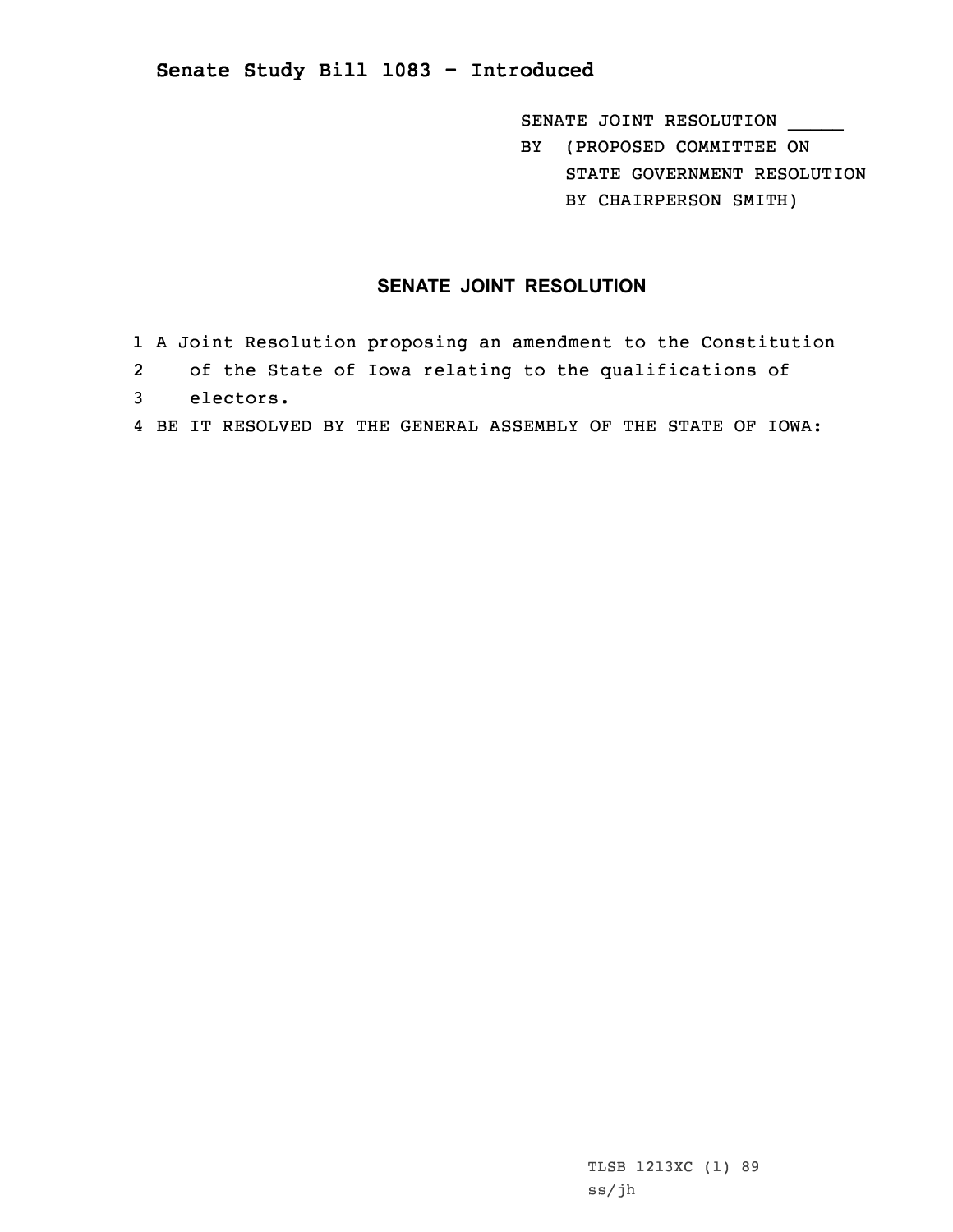S.J.R. \_\_\_\_\_

1 Section 1. The following amendment to the Constitution of 2 the State of Iowa is proposed:

3 Section 1 of Article II of the Constitution of the State of 4 Iowa, as amended by the amendment of 1970, is repealed and the 5 following adopted in lieu thereof:

 Section 1. **Electors.** Only <sup>a</sup> citizen of the United States of the age of eighteen years, who shall have been <sup>a</sup> resident of this state for such period of time as shall be provided by law and of the county in which the citizen claims the citizen's vote for such period of time as shall be provided by law, shall be entitled to vote at all elections which are authorized by law. However, for purposes of <sup>a</sup> primary election, <sup>a</sup> United States citizen must be at least eighteen years of age as of the next general election following the primary election. The required periods of residence shall not exceed six months in this state and sixty days in the county.

 Sec. 2. REFERRAL AND PUBLICATION. The foregoing proposed amendment to the Constitution of the State of Iowa is referred to the general assembly to be chosen at the next general election for members of the general assembly, and shall be published as provided by law for three months previous to the date of that election.

## 23 EXPLANATION

24 **The inclusion of this explanation does not constitute agreement with** <sup>25</sup> **the explanation's substance by the members of the general assembly.**

 This joint resolution proposes an amendment to the Constitution of the State of Iowa relating to the qualification of electors. The joint resolution reduces the voting age in the Constitution of the State of Iowa from 21 years of age to 18 years of age, except that <sup>a</sup> person who will be 18 years of age by the next general election shall be permitted to vote in <sup>a</sup> primary election. Eighteen years of age is the current voting age for every election in the United States due to the adoption of the 26th Amendment to the United States Constitution. The resolution, if adopted, would be published and then

-1-

LSB 1213XC (1) 89  $ss/jh$   $1/2$